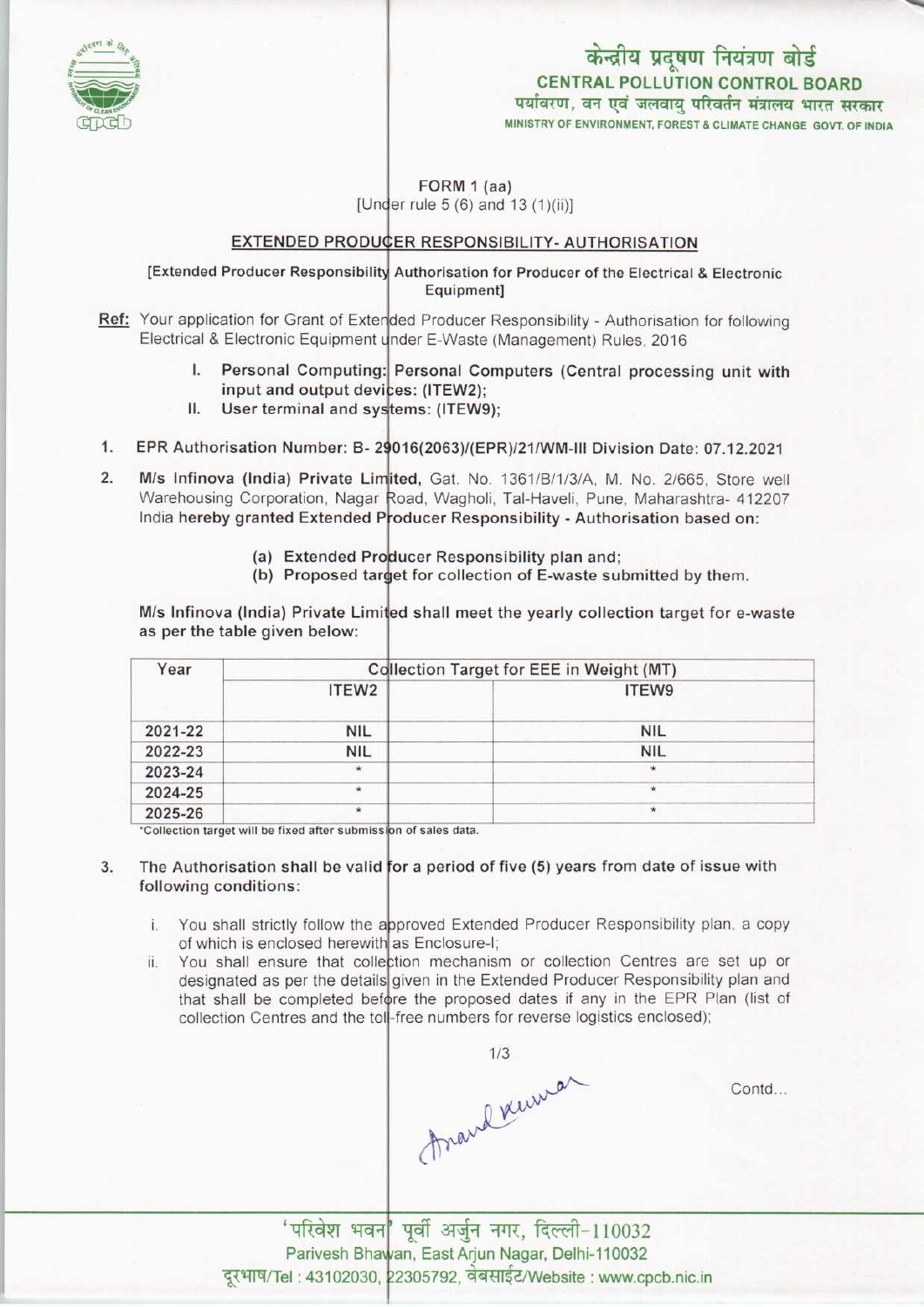

From pre page....

- iii. You shall ensure that all the collected e-waste is channelized to your dismantler/recycler M/s E-waste Recycler India, Shed No 15 Roz ka Meo Industria area Nuh and records shall be maintained at recycler/dismantler and your end
- area iven and records shall be inaintained at recyclemes manuer and your end;<br>iv. You shall maintain records, in Form-2 of these Rules, of e-waste and make such records available for scrutiny by Central Pollution Control Board
- records available for scruting by Central Pollution Control Board,<br>v. You shall file annual returns in Form-3 to the Central Pollution Control Board on or before 30th day of June following the financial year to which that returns relates.

# vi. General Terms & Conditions of the Authorisation:

- a. The authorisation shall comply with provisions of the Environment (Protection) Act 1986 and the E-waste (Management) Rules, 2016 made there under
- 1986 and the E-waste (Management) Rules, 2016 made there under;<br>b. The authorisation or its renewal shall be produced for inspection at the request of an officer authorised by the Central Pollution Control Board
- an officer authorised by the Central Pollution Control Board;<br>c. Any change in the approved Extended Producer Responsibility plan should be informed to Central Pollution Control Board within 15 days on which decision shall be communicated by Central Pollution Control Board within sixty days;
- be communicated by Central Pollution Control Board within sixty days;<br>d. It is the duty of the authorised person to take prior permission of the Central<br>Reflution Central Board to the clean of the Central Section Pollution Control Board to close down any collection centre/points or any other facility which are part of the EPR plan;
- facility which are part of the EPR plan;<br>e. An application for the renewal of authorisation shall be made as laid down in subrule (vi) of rule of 13(1) the E-Waste (Management) Rules, 2016
- cancel/amend/revoke the authorisation at any time as<br>f. The Board reserves right to cancel/amend/revoke the authorisation at any time as per the policy of the Board or Government.

#### vii. Additional Conditions: -

- a) That the applicant will submit annual sales data along with annual returns
- b) That the applicant has to ensure that the addresses of collection points provided by them in their EPR Plan are correct and traceable and the collection points/centres are functional
- case of applicant adding/changing PRO or changing its EPR Plan c) That the applicant will submit revised application for grant of EPR Authorisation in

 $2/3$ Frand Kurrer

Contd.